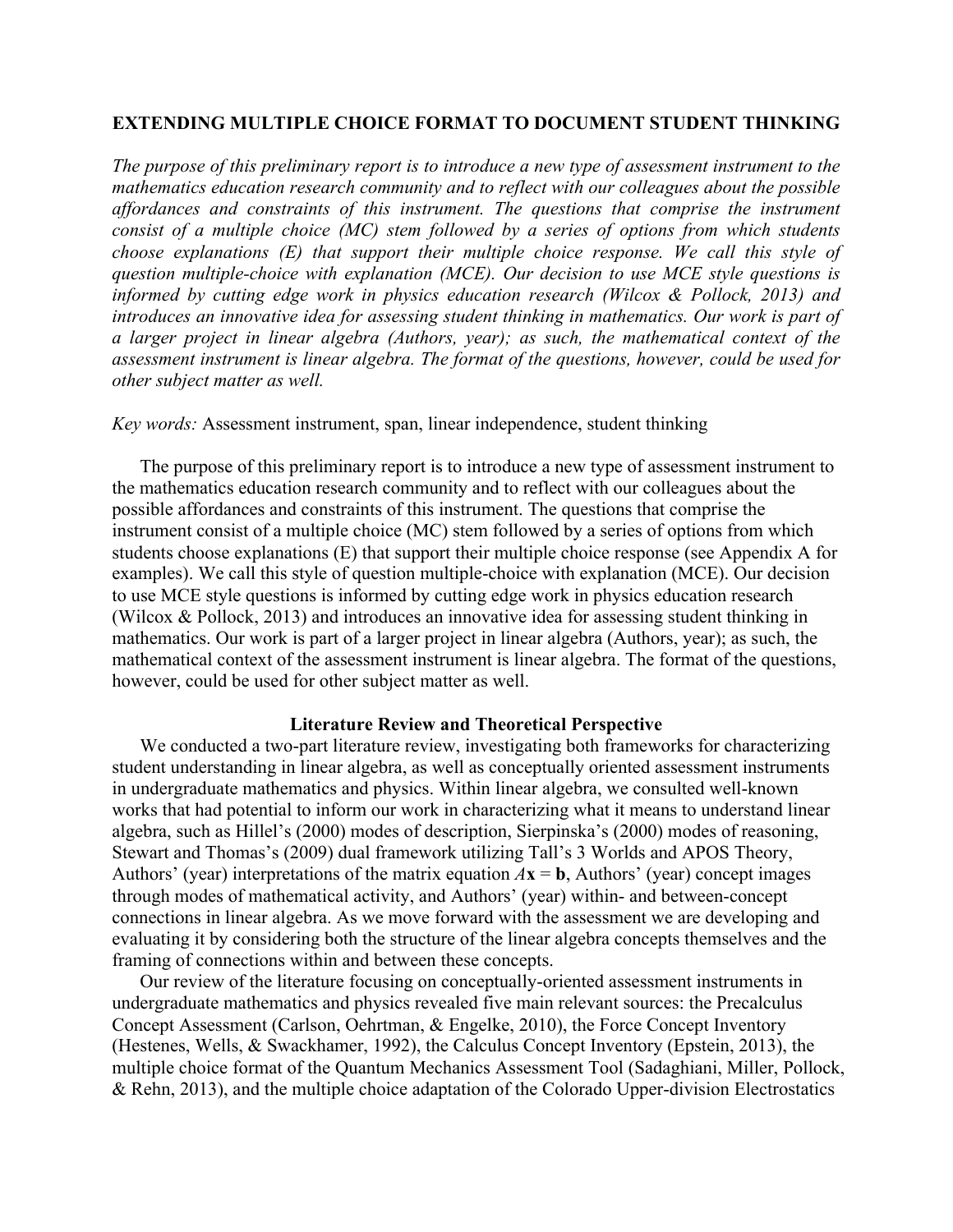(CUE) diagnostic (Wilcox & Pollock, 2013). In particular, Wilcox and Pollock discussed their methods for adapting a valid and reliable free-response assessment instrument into a multiple choice style exam (with question format similar to our MCE format) that preserved the instrument's validity and reliability. We found this work especially useful because of its efforts to bridge the gap between open- and closed-ended questions yet still illuminate students' conceptual understanding.

#### **Methods**

We developed the assessment instrument in four phases: (a) reviewing literature and compiling possible questions, (b) developing MCE style questions, (c) piloting the assessment instrument, and (d) analyzing and refining the MCE questions. We began the first phase by exploring all questions used by our team over six separate studies in the previous four years as well as possible questions that existed in the research corpus, consulting various web resources (e.g., http://mathquest.carroll.edu/) and published papers (e.g., Britton & Henderson, 2009; Hamdan, 2005; Rensaa, 2007; Stewart & Thomas, 2009). We focused on questions that specifically addressed the concepts of span and linear independence. The team then iteratively reviewed and trimmed the question list, focusing on questions thought to elicit key aspects of student understanding. We then developed a taxonomy of possible representational systems through which the assessment questions might be asked or across which conceptual understandings might be related.

In the second phase, the research team used this taxonomy and question list to develop thirteen pilot MCE questions. This adaptation focused on developing (E) responses most likely to reflect students' understanding of relationships between concepts and different representations of the same concept. In the third phase, eight of the questions were used in individual interviews (Bernard, 1988) with seven students at two different universities; the other five questions were piloted with four students at one of these universities. We then used four of these MCE questions to conduct a larger pilot implementation with 124 students in five classrooms at three different universities. Student responses were collected, digitally scanned, and coded in a spreadsheet format, the organization of which we describe in the next section.

#### **Results and Discussion**

In this section we present three types of analyses that are possible with data from MCE style questions: (1) grid of mathematical relationships, (2) student-focused matrices, and (3) coincidence matrices (and associated Venn diagrams). Type 1 focuses on relationships between the MC and (E) parts of each question, type 2 focuses on patterns in students' responses across questions, and type 3 focuses on a group's responses to a particular question. As this is a preliminary report, we illustrate the beginnings of each analysis type and indicate what we think are interesting points to consider.

## **Grid of mathematical relationships**

Figure 1 illustrates the grid of relationships between the multiple choice (MC) stem of the question and the explanation (E) section. Some questions have 2-4 MC options (See Appendix A), but Figure 1 only includes the correct answer for each. These are listed across the top as column headings. Along the left side, the rows are the possible (E) responses. Within the grid the appropriate column and row intersection is blank if the (E) response was not part of the question in that column. If it was listed as a possible (E) response, then the intersection box indicates the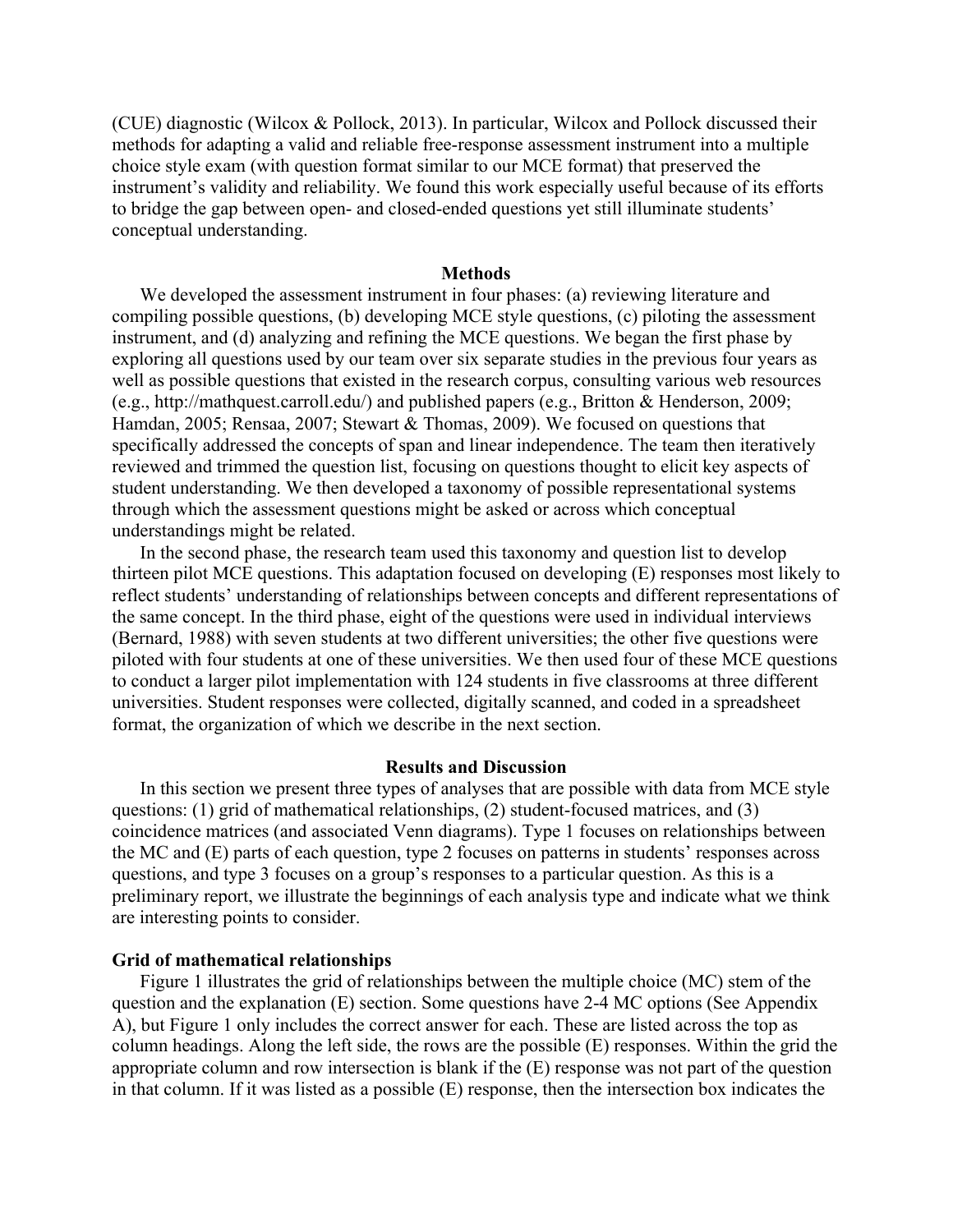(E) response number. For example, in Question 1, "Vectors span all of  $\mathbb{R}^m$ " was (E) response (v). The color of each indicates the relationship of the response to the multiple choice answer. Green indicates that the answer is true and relevant and thus should have been chosen. Red indicates that the response is false and therefore should not have been chosen. Black indicates that the response is true but should not have been chosen because it is not relevant to the problem. For example, "Vectors span all of  $\mathbb{R}^m$ " was not relevant to whether the set of three vectors in  $\mathbb{R}^2$  was linearly dependent, so "v" is in black font for the corresponding cell in Figure 1.

At minimum the grid gives us an indication of what types of relationships we are testing for with these questions. This should allow us to note if there is a relationship that we wished to test for and have not or if there is something that we have tested for more than once. In the latter case, we may choose to eliminate the extra to be efficient or use that opportunity to triangulate information about a student's responses. We would like to expand our use of the gridding tool to indicate more about individual student thinking. For example, we could indicate whether a student chose certain (E) responses in coordination with certain MC answers to get a snapshot of an individual student's understanding. One constraint we have with this method is that when a student does not choose a particular (E) response, we cannot be certain whether they did not choose it because they think it is false or because they think it is irrelevant.

|                                                      | <b>Ouestion</b>                   |                                                         |                                               |                                     |                                       |  |  |  |  |
|------------------------------------------------------|-----------------------------------|---------------------------------------------------------|-----------------------------------------------|-------------------------------------|---------------------------------------|--|--|--|--|
|                                                      |                                   |                                                         |                                               | 3                                   | 4                                     |  |  |  |  |
|                                                      | Set S is<br>linearly<br>dependent | Matrix as a<br>transformation<br>is onto $\mathbb{R}^2$ | Matrix as a<br>transformation<br>is not $1-1$ | A is invertible<br>when $n \neq 10$ | Vectors span<br>all of $\mathbb{R}^m$ |  |  |  |  |
| S includes the $\theta$ vector                       |                                   |                                                         |                                               |                                     |                                       |  |  |  |  |
| # vectors $>$ # entries                              | ii                                |                                                         |                                               |                                     | ii                                    |  |  |  |  |
| No vectors is a scalar multiple of the others        | iii                               |                                                         |                                               |                                     | iii                                   |  |  |  |  |
| The only soln to homogeneous eqn. is trivial soln    | iv                                | iii                                                     | iii                                           |                                     | iv                                    |  |  |  |  |
| Vectors span all of $R^m$ (m = # entries in vector)  | $\mathbf v$                       |                                                         |                                               |                                     |                                       |  |  |  |  |
| Matrix made from a subset of S row reduces to I      | vi                                |                                                         |                                               | i, ii, iii                          | vi                                    |  |  |  |  |
| Set S is linearly dependent                          |                                   |                                                         | Ť.                                            | iv v vi                             |                                       |  |  |  |  |
| $T: \mathbb{R}^m \rightarrow \mathbb{R}^n, m \geq n$ |                                   | ii.                                                     | ii                                            |                                     |                                       |  |  |  |  |
| Row-reduced M has a pivot for each row               |                                   | iv                                                      | iv                                            |                                     |                                       |  |  |  |  |
| The range of T is all of the codomain                |                                   | $\mathbf v$                                             | $\mathbf{v}$                                  |                                     |                                       |  |  |  |  |
| Set S is linearly independent                        |                                   |                                                         |                                               |                                     | v                                     |  |  |  |  |
| Two vectors form a linearly independent subset       |                                   |                                                         |                                               |                                     | vii                                   |  |  |  |  |
| Two vectors do not lie on the same line              |                                   |                                                         |                                               |                                     | viii                                  |  |  |  |  |
| Two vectors lie on the same line                     |                                   |                                                         |                                               |                                     | ix                                    |  |  |  |  |

*Figure 1*. Grid indicating relationships between the MC and (E) parts for each question

## **Student-focused matrices**

We focus on individual student thinking by using a matrix such as that in Figure 2. Across the top are the four question numbers and the (E) response numbers for each. Each row represents one of 29 different students. Under each question column, the student MC response is listed first followed by a "1" in each column of an  $(E)$  response that the student chose and a "0" in each column of an (E) response that the student did not choose for that particular question.

Through displaying the data in this way, we examine the variety of responses for an individual student. The data in one row indicates all responses for one student and could be regridded into the format of Figure 1 to examine some aspects of that student's response. In addition, through Figure 2 we can see how a student's response corresponds to other students' responses across questions. For example, in Question 1 we see that all students who answered B also chose (i), whereas only about half of the students who incorrectly chose A also chose (i). Because (i) states that the set contains the zero vector, it is likely that those who (incorrectly)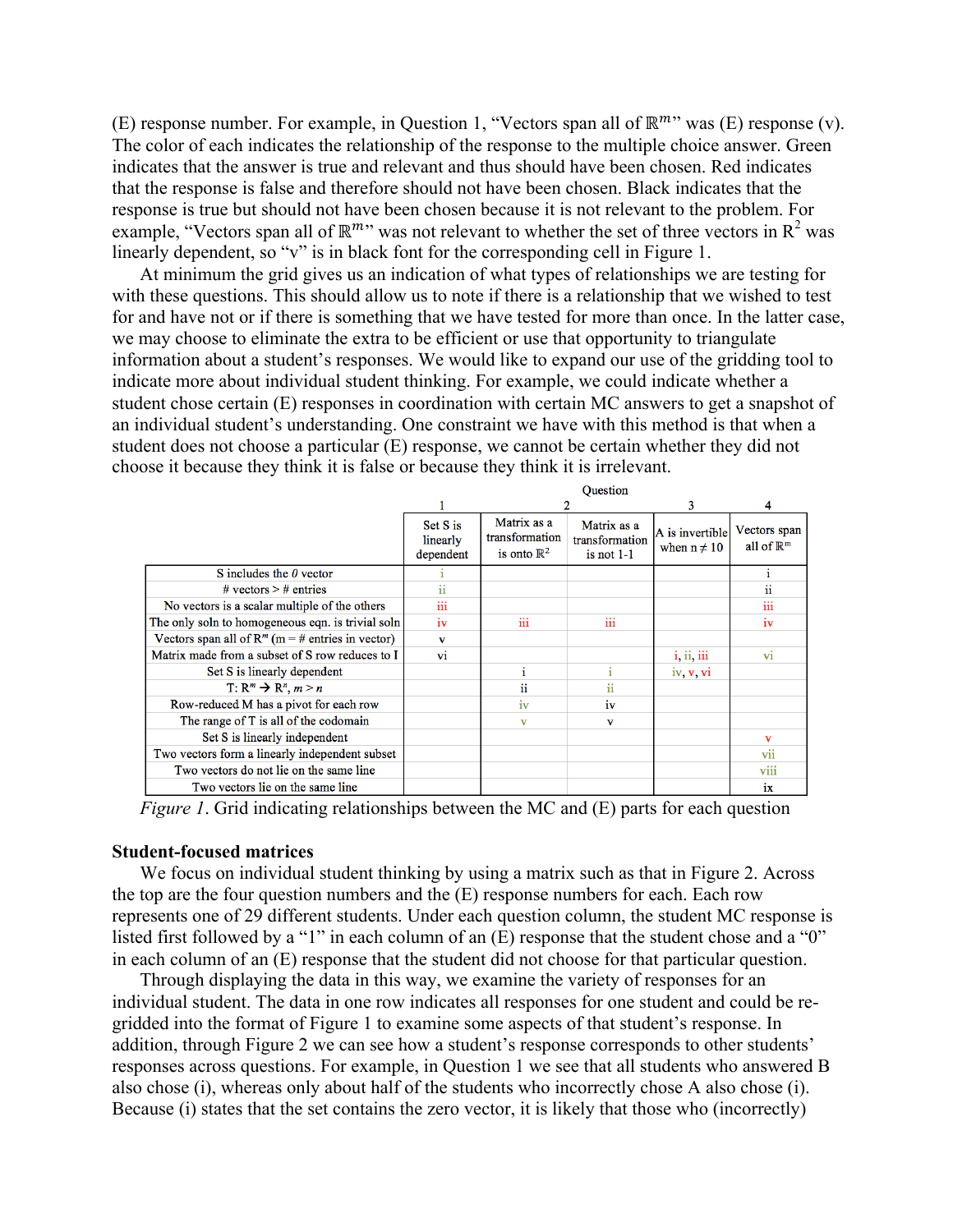answered A (the set is linearly independent) noticed that the zero vector was included in the set but thought it irrelevant to their claim of linear independence. Conversely, only two students who chose B chose (vi), whereas about half who chose A chose (vi). This is sensible because students who thought the set was linearly independent may associate independence with row reducing to the identity matrix.

Another noteworthy aspect is whether students who chose one of the (E) responses chose another related response. For example, in Figure 2, all students who chose B for Question 1 chose the (E) response (i) and half of those also chose (ii), much more than any other (E) choice for Question 1. We consider these types of paired responses in the next section.



*Figure 2*. Student responses Fall 2013

### **Coincidence matrices**

To check for pairs of student (E) responses we have constructed coincidence matrices. For instance, Figure 3 shows the participants' selection of (E) responses for Question 1, sorting the (E) responses by MC response. In these matrices, each entry gives the number of participants who chose both the (E) response in a given row and also the (E) response in a given column. The diagonal entries show the number of participants who chose the particular (E) response. For instance, in the matrix on the left, the entry in Row i, Column i shows that only 19 of the 49 students who incorrectly chose MC response A (that the set of vectors  $\begin{bmatrix} 4 \\ 5 \end{bmatrix}$ ,  $\begin{bmatrix} 2 \\ 3 \end{bmatrix}$ ,  $\begin{bmatrix} 0 \\ 0 \end{bmatrix}$ ) is linearly independent) also correctly chose (E) response (i) (that the set contains the zero vector). As discussed above these students likely thought that the zero vector was irrelevant to determining that the set is linearly independent. On the other hand, 73 of the 75 participants who correctly chose MC response B (the aforementioned set is linearly dependent) also correctly chose (E) response (i). In addition, 54 of the 75 participants who chose MC response B also chose (E) response (ii) (that the set is 3 vectors in  $\mathbb{R}^2$ ). All but one of these participants also chose (E) response (i) (note the 53 in the Row i, Column ii cell).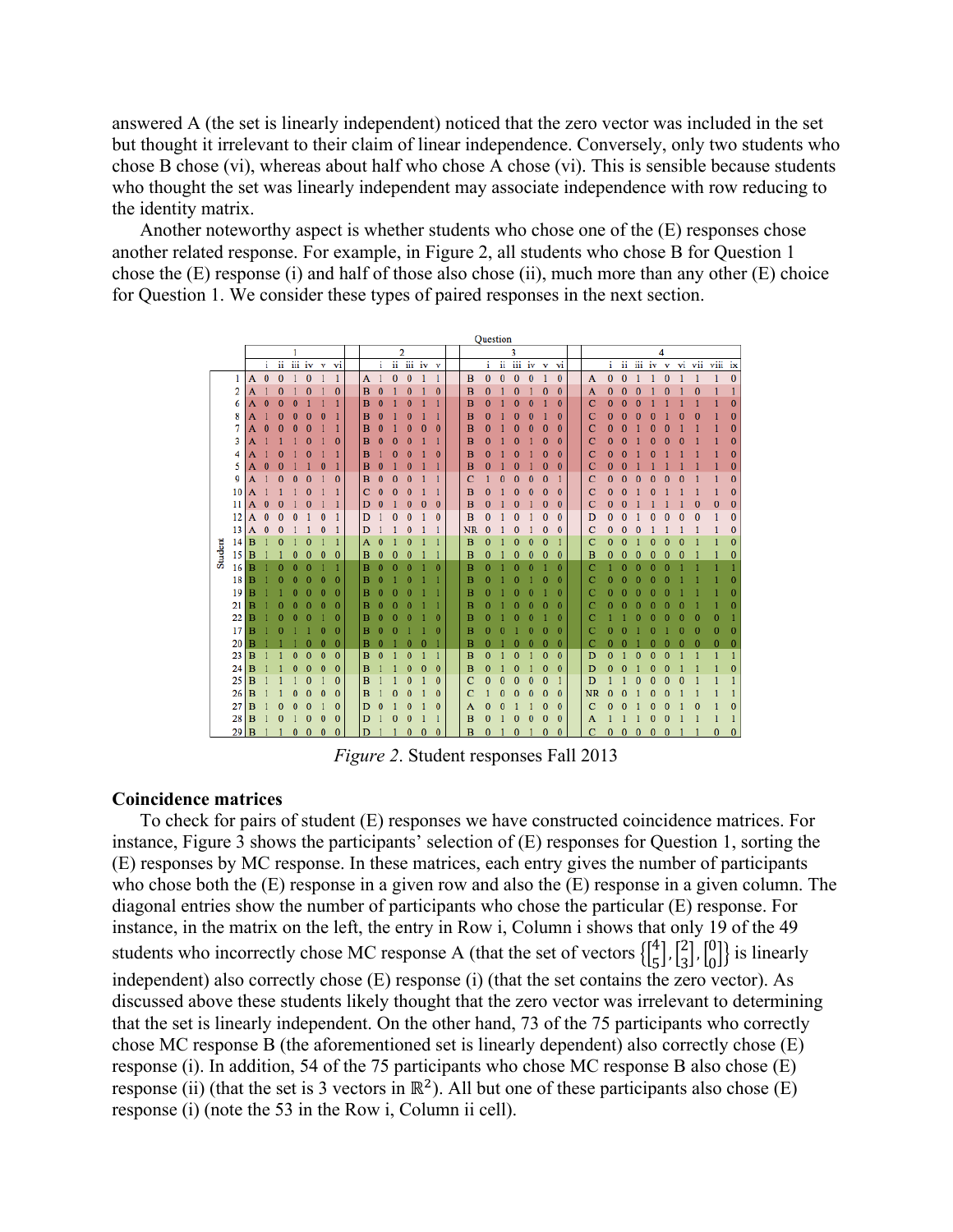Another example of a coincidence matrix shows participants who have correctly answered the MC part of Question 4. We see that these students have widely varying responses to the (E) part. The three correct  $(E)$  responses are  $(vi)$ ,  $(vii)$ , and  $(viii)$ . The students who chose these responses and pairs of these responses are highlighted in green in the right of Figure 4. The box in the lower right corner shows the total number of participants (32) who correctly responded to both the MC and (E) parts of this question. This example shows one of the limitations of the coincidence matrix organization of the data. Specifically, the coincidence matrix only provides pair-wise counts of coincidental responses, whereas it may be advantageous to consider whether more than two (E) responses are in common for a given student. This matrix can be supplemented with a Venn Diagram showing how the responses intersect. On the left of Figure 4 is a Venn diagram that breaks down the 93 students who answered C into the 7 who chose none of the correct (E) responses, the 32 who chose all three of the correct (E) responses and other categories of pairs or singular responses from the three (E) correct responses.

| MC Selection: A |    |    |     |    |    |     | MC Selection: B |    |    |     |    |    |    |
|-----------------|----|----|-----|----|----|-----|-----------------|----|----|-----|----|----|----|
| 49              | 1  | ii | iii | 1V | v  | V1  | 75              | 1  | ii | iii | 1V | v  | V1 |
| i               | 19 |    |     | 6  | 12 | 7   | 1               | 73 | 53 | 10  | 8  | 20 | 6  |
| ii              |    | 10 | 3   | 5  | 5  | 4   | ii              |    | 54 | 6   | 6  | 14 | 4  |
| iii             |    |    | 29  | 10 | 15 | -12 | iii             |    |    |     | 4  | 5  | 3  |
| iv              |    |    |     | 24 | 10 | 9   | 1V              |    |    |     | 9  | 4  | 2  |
| v               |    |    |     |    | 24 | 11  | v               |    |    |     |    | 20 | 6  |
| ٠<br>Vi         |    |    |     |    |    | 21  | V1              |    |    |     |    |    | 6  |

*Figure 3*. Coincidence matrices for Question 1, separated by MC response



*Figure 4*. Venn diagram and coincidence matrix for Question 4, Response C

We would like the audience to think with us about the affordances and constraints of the MCE style question format, as well as these three ways of organizing the data for analysis. In particular, what types of student thinking can be measured with the MCE style questions? How can we best leverage the different data organization methods to get at student thinking? In what ways do the various analyses help us study individuals versus classrooms?

# **References**

- Bernard R. H. (1988). *Research methods in cultural anthropology*. Newbury Park, CA: Sage Publications.
- Britton, S. & Henderson, J. (2009). Linear algebra revisited: An attempt to understand students' conceptual difficulties. *International Journal of Mathematical Education in Science and Technology, 40*(7)*,* 963-974.
- Carlson, M., Oehrtman, M., & Engelke, N. (2010). The precalculus concept assessment: A tool